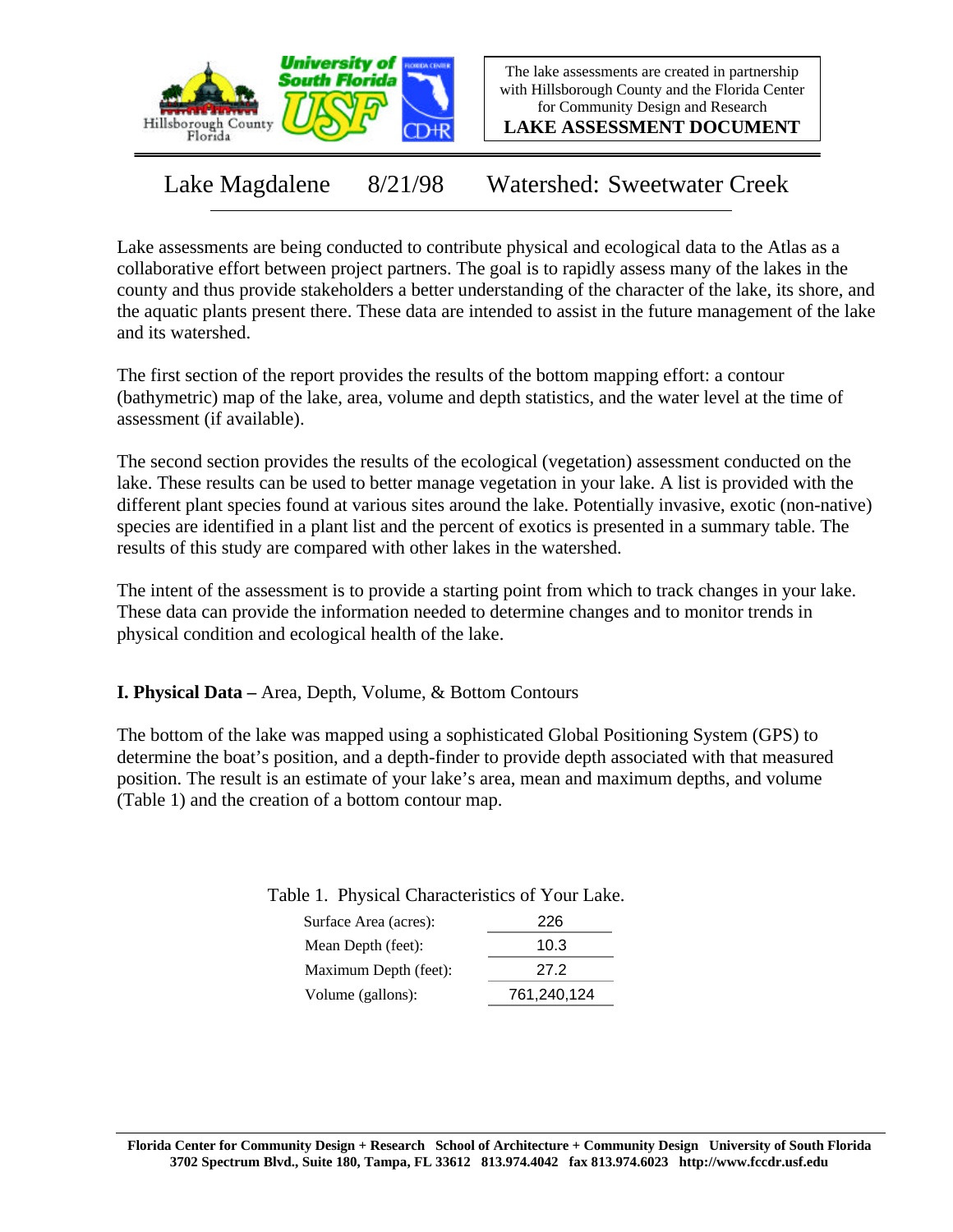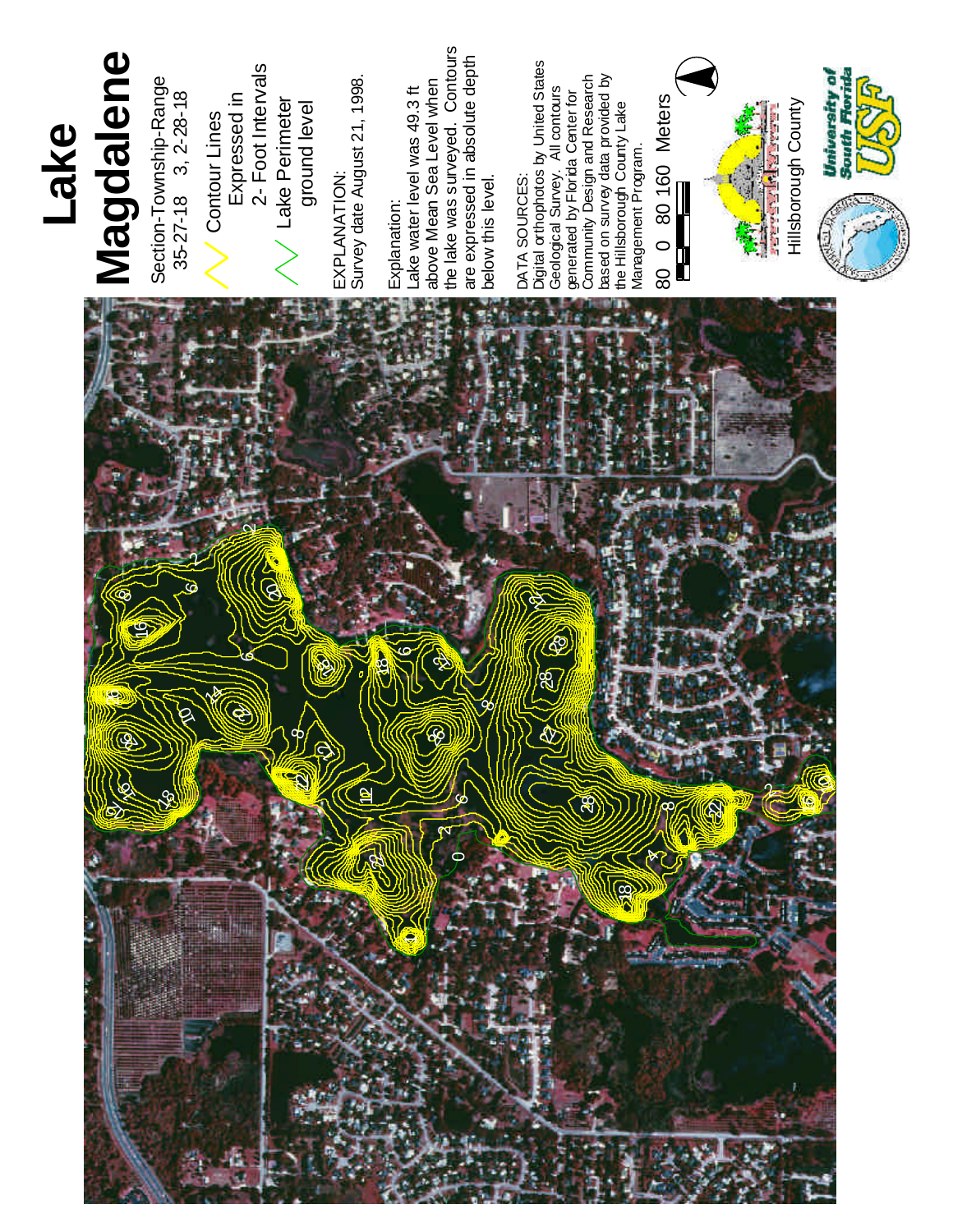

**LAKE ASSESSMENT DOCUMENT**

Lake Magdalene 8/21/98 Watershed: Sweetwater Creek

## **II. Ecological Data**

Aquatic Plant Survey

Approximately equispaced sites are haphazardly mapped around the lake and the aquatic plants at each site are surveyed. The total number of species from all sites is used to approximate the total diversity of aquatic plants and the percent of invasive-exotic plants on the lake and in the watershed (Table 2). Many of these plants are considered ecologically harmful, as they tend to out-compete native species. Such "nuisance" plants can also make boating and other recreational activities difficult or impossible. The common and scientific names of plant species found on your lake are listed in Table 3.

> Table 2. Comparison of species diversity between your lake and other assessed lakes located within your watershed.

|                        |     | Lake Magdalene Sweetwater Creek |  |
|------------------------|-----|---------------------------------|--|
|                        |     | (Average)                       |  |
| Number of Taxa:        | 41  | 30                              |  |
| Percent Exotic Plants: | 17% | 15%                             |  |

Table 3. Botanical and common names of the most commonly found plants on your lake. Percent frequency (of occurence), habit (location where found), status (native or exotic), and EPPC status are provided.

|                                           | are provided.               |           |           |               |             |
|-------------------------------------------|-----------------------------|-----------|-----------|---------------|-------------|
| Common Name                               | <b>Plant Species</b>        | Frequency | Habit     | <b>Status</b> | <b>EPPC</b> |
| Bladderwort                               | Utricularia spp.            | 100%      | Submersed | <b>Native</b> | <b>NL</b>   |
| Punk Tree, Melaleuca                      | Melaleuca quinquenervia     | 90%       | Emergent  | Exotic        |             |
| Rush Fuirena                              | Fuirena spp.                | 80%       | Emergent  | Native        | NL.         |
| Stonewort                                 | Nitella spp.                | 80%       | Submersed | <b>Native</b> | NL.         |
| American White Water Lily, Fragrant Water | Nymphaea odorata            | 80%       | Floating  | Native        | NL          |
| Torpedo Grass                             | Panicum repens              | 80%       | Emergent  | Exotic        |             |
| Pickerel Weed                             | Pontederia cordata          | 80%       | Emergent  | Native        | <b>NL</b>   |
| Bulltongue Arrowhead, Duck Potato         | Sagittaria lancifolia       | 80%       | Emergent  | Native        | NL.         |
| Cattails                                  | Typha spp.                  | 80%       | Emergent  | Native        | NL.         |
| Water Primroses, Primrosewillow           | Ludwigia spp.               | 70%       | Emergent  | Unknown       | NL.         |
| Pond Weed                                 | Potamogeton spp.            | 70%       | Submersed | Unknown       | NL.         |
| Lemon Bacopa                              | Bacopa caroliniana          | 60%       | Submersed | Native        | <b>NL</b>   |
| <b>Alligator Weed</b>                     | Alternanthera philoxeroides | 50%       | Emergent  | Exotic        | Ш           |
| Baldwin's Spikerush, Roadgrass            | Eleocharis baldwinii        | 50%       | Submersed | Native        | NL.         |
| Southern Waternymph                       | Najas guadelupensis         | 50%       | Submersed | Native        | NL          |
| Spatterdock, Yellow Pondlily              | Nuphar lutea var. advena    | 50%       | Floating  | Native        | <b>NL</b>   |

Florida Center for Community Design + Research School of Architecture + Community Design University of South Florida 3702 Spectrum Blvd., Suite 180, Tampa, FL 33612 813.974.4042 fax 813.974.6023 http://www.fccdr.usf.edu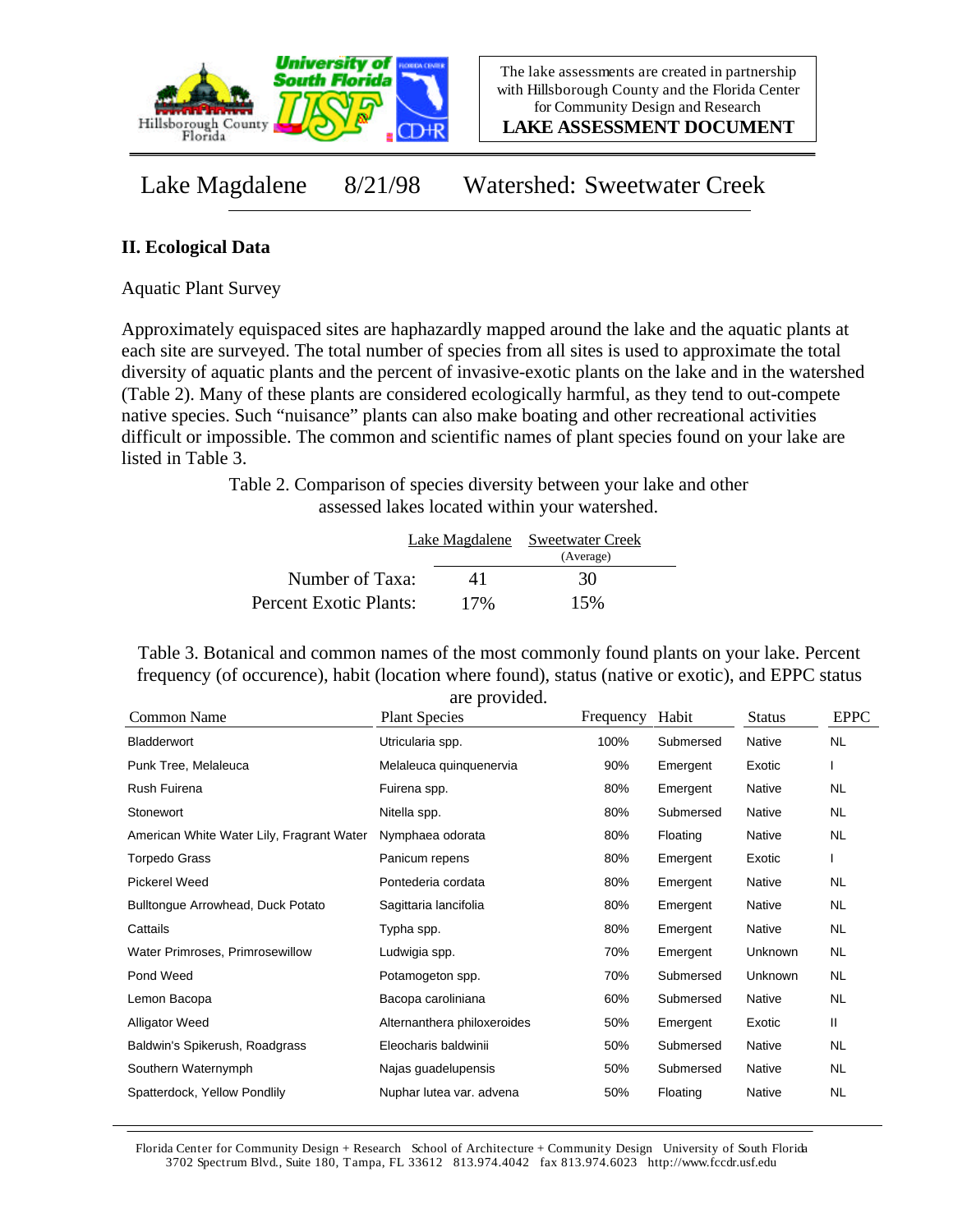## Lake Magdalene 8/21/98 Watershed: Sweetwater Creek

| Maidencane                             | Panicum hemitomon                 | 50% | Emergent  | Native        | <b>NL</b>    |
|----------------------------------------|-----------------------------------|-----|-----------|---------------|--------------|
| Hydrilla, waterthyme                   | Hydrilla verticillata             | 40% | Submersed | Exotic        |              |
| Southern Red Maple                     | Acer rubrum var. trilobum         | 30% | Emergent  | Native        | <b>NL</b>    |
| Algal Mats, Floating                   | Algal spp.                        | 30% | Floating  | Unknown       | Unknow       |
| Sedge                                  | Cyperus spp.                      | 30% | Emergent  | Unknown       | <b>NL</b>    |
| Manyflower Marshpennywort, Water Penny | Hydrocotyl umbellata              | 30% | Emergent  | Native        | <b>NL</b>    |
| Pine Tree                              | Pinus spp.                        | 30% | Emergent  | Native        | <b>NL</b>    |
| Horned Beak Rush                       | Rhynchospora cornulata            | 30% | Emergent  | Native        | <b>NL</b>    |
| Cypress                                | Taxodium spp.                     | 30% | Emergent  | Native        | <b>NL</b>    |
| Swamp Fern                             | Blechnum serrulatum               | 20% | Emergent  | Native        | <b>NL</b>    |
| Common Buttonbush                      | Cephalanthus occidentalis         | 20% | Emergent  | Native        | <b>NL</b>    |
| <b>Climbing Hempvine</b>               | Mikania scandens                  | 20% | Emergent  | Native        | <b>NL</b>    |
| Laurel Oak; Diamond Oak                | Quercus laurifolia                | 20% | Emergent  | Native        | <b>NL</b>    |
| Creeping Oxeye                         | Sphagneticola (Wedelia) trilobata | 20% | Emergent  | Exotic        | $\mathbf{H}$ |
| <b>Giant Duckweed</b>                  | Spirodela polyrhiza               | 20% | Floating  | Native        | <b>NL</b>    |
| Tapegrass                              | Vallisneria americana             | 20% | Submersed | <b>Native</b> | <b>NL</b>    |
| Camphor-tree                           | Cinnamomum camphora               | 10% | Emergent  | Native        | $\mathsf{I}$ |
| <b>Fragrant Flatsedge</b>              | Cyperus odoratus                  | 10% | Emergent  | <b>Native</b> | <b>NL</b>    |
| Crape-myrtle                           | Lagerstroemia indica              | 10% | Emergent  | Exotic        | <b>NL</b>    |
| Manatee Mudflower, Baby's Tears        | Micranthemum glomeratum           | 10% | Submersed | Native        | <b>NL</b>    |
| Wax Myrtle                             | Myrica cerifera                   | 10% | Emergent  | Native        | <b>NL</b>    |
| Willow                                 | Salix spp.                        | 10% | Emergent  | Native        | <b>NL</b>    |
| Water Spangles, Water Fern             | Salvinia minima                   | 10% | Floating  | Native        | <b>NL</b>    |
| Poison Ivy                             | Toxicodendron radicans            | 10% | Emergent  | Native        | <b>NL</b>    |
| Para Grass                             | Urochloa (Brachiaria) mutica      | 10% | Emergent  | Exotic        | $\mathbf{I}$ |
|                                        |                                   |     |           |               |              |